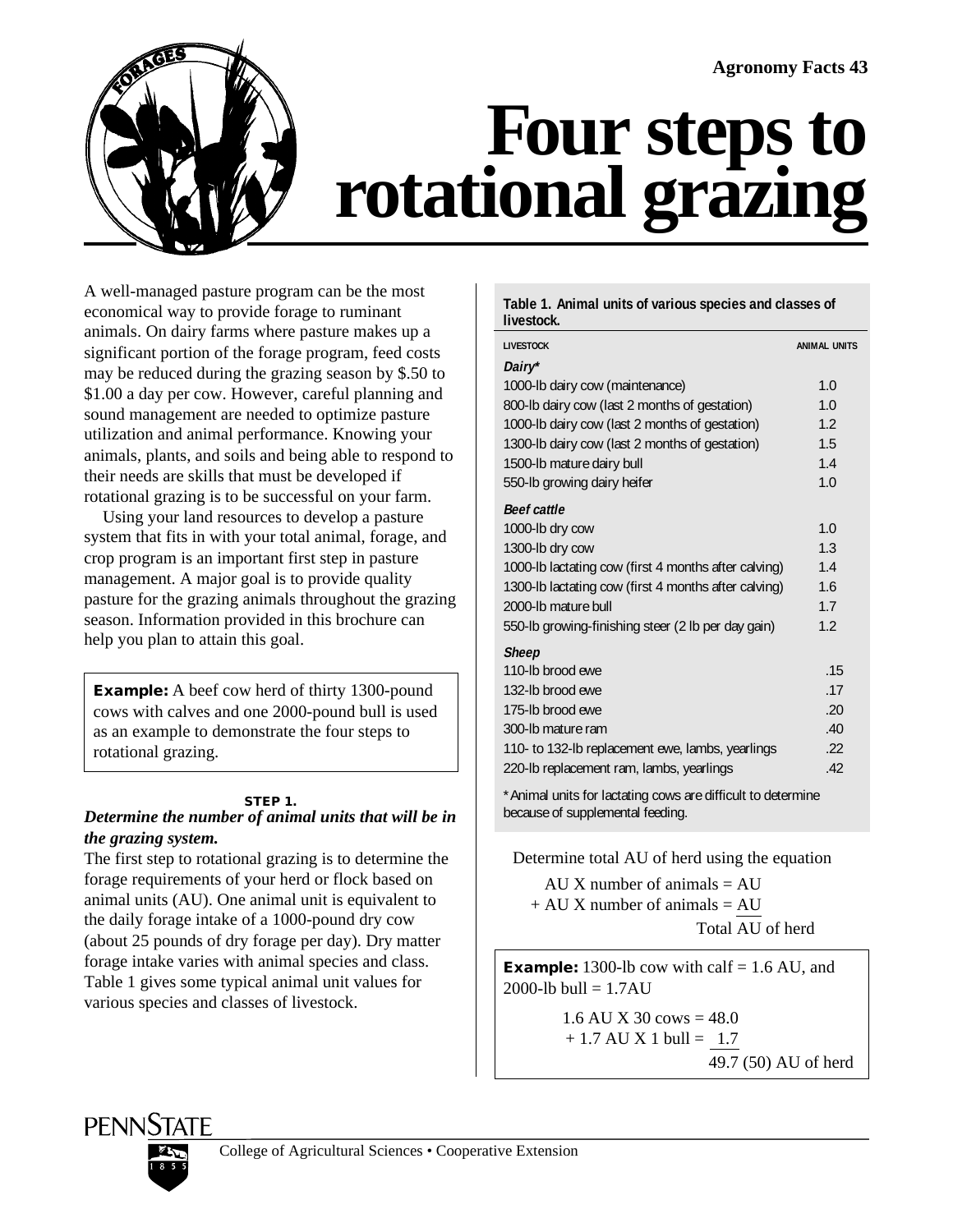#### **STEP 2.**

# *Estimate how many acres will be needed throughout the grazing season.*

Estimating the number of acres required to pasture a herd or flock depends on both the feed requirements of the animals and the available forage produced. Pasture growth is dependent upon plant species, soil characteristics, topography, fertilization, temperature, and soil moisture. Because of the variability in pasture growth, we can only estimate the number of acres required for grazing animals. Table 2 provides some estimated values of the acres required for grazing animals on various types of pasture.

To estimate how much pasture a herd or flock will need, first calculate the total AU of the herd (Step 1). Using Table 2, estimate how many acres each AU will need during each month of the grazing season. For example, if the herd will be grazing mediumproducing Kentucky bluegrass and white clover pasture in June, approximately 1.3 acres will be needed to support each AU. The same herd grazing

medium-producing orchardgrass and white clover pasture would need only 0.7 acres for each AU.

**Example:** Step 1 determined that the herd contains 50 AU. The herd will be grazing mediumproducing orchardgrass and white clover pasture.

May (0.7 acres/AU)  $X$  50 AU = 35 acres June (0.7 acres/AU)  $X$  50 AU = 35 acres July (1.2 acres/AU)  $X$  50 AU = 60 acres Aug (1.2 acres/AU)  $X$  50 AU = 60 acres Sept (1.2 acres/AU)  $X$  50 AU = 60 acres Oct (6.2 acres/AU)  $X$  50 AU = 310 acres

For the example herd, 60 acres will be sufficient for much of the year. However, there will be excess forage in the spring, and the herd will need to receive supplemental forage in October. During this deficit period in the fall, stockpiled tall fescue or brassicas could be utilized.

| Table 2. Acreage required to provide the forage needs per animal unit assuming 70 percent pasture utilization. |                |                 |              |                                                             |             |             |                 |             |            |            |            |
|----------------------------------------------------------------------------------------------------------------|----------------|-----------------|--------------|-------------------------------------------------------------|-------------|-------------|-----------------|-------------|------------|------------|------------|
|                                                                                                                | <b>PASTURE</b> | <b>ANNUAL</b>   |              | ACRES REQUIRED TO PROVIDE FORAGE NEEDS FOR ONE ANIMAL UNIT* |             |             |                 |             |            |            |            |
| <b>PASTURE SPECIES</b>                                                                                         | <b>PRODUCT</b> | <b>DM YIELD</b> | <b>APRIL</b> | <b>MAY</b>                                                  | <b>JUNE</b> | <b>JULY</b> | <b>AUG</b>      | <b>SEPT</b> | <b>OCT</b> | <b>NOV</b> | <b>DEC</b> |
|                                                                                                                |                | T/A             |              |                                                             |             |             | <b>ACRES/AU</b> |             |            |            |            |
| Bluegrass and<br>white clover                                                                                  | medium         | 2.0             | 5.4          | 0.6                                                         | 1.3         | 5.5         | 5.5             | 2.2         | 3.5        |            |            |
| Orchardgrass                                                                                                   | low            | 2.0             |              | 1.0                                                         | 1.1         | 1.8         | 1.8             | 1.8         | 9.2        |            |            |
| and white clover                                                                                               | medium         | 3.0             |              | 0.7                                                         | 0.7         | 1.2         | 1.2             | 1.2         | 6.2        |            |            |
|                                                                                                                | high           | 3.5             |              | 0.6                                                         | 0.6         | 1.1         | 1.1             | 1.0         | 5.3        |            |            |
| Orchardgrass                                                                                                   | low            | 2.0             | 5.4          | 0.8                                                         | 1.3         | 2.8         | 2.3             | 1.8         | 9.2        |            |            |
| plus nitrogen                                                                                                  | medium         | 3.0             | 3.6          | 0.5                                                         | 0.9         | 1.8         | 1.5             | 1.2         | 6.2        |            |            |
|                                                                                                                | high           | 4.5             | 2.4          | 0.4                                                         | 0.6         | 1.2         | 1.0             | 0.8         | 4.1        |            |            |
| Stockpiled tall<br>fescue                                                                                      | medium         | 4.5             | 2.4          | 0.4                                                         | 0.6         | 1.0         |                 |             | 1.1        | 1.0        | 1.0        |
| Summer seeded<br>brassicas                                                                                     | medium         | 3.0             |              |                                                             |             |             |                 |             | 0.9        | 0.4        | 0.4        |

\*Based on an animal unit consuming 25 pounds of dry matter forage per day with 70 percent of pasture utilized. Note: Actual acreage will depend on pasture yield, dry matter intake, and efficiency of pasture utilization.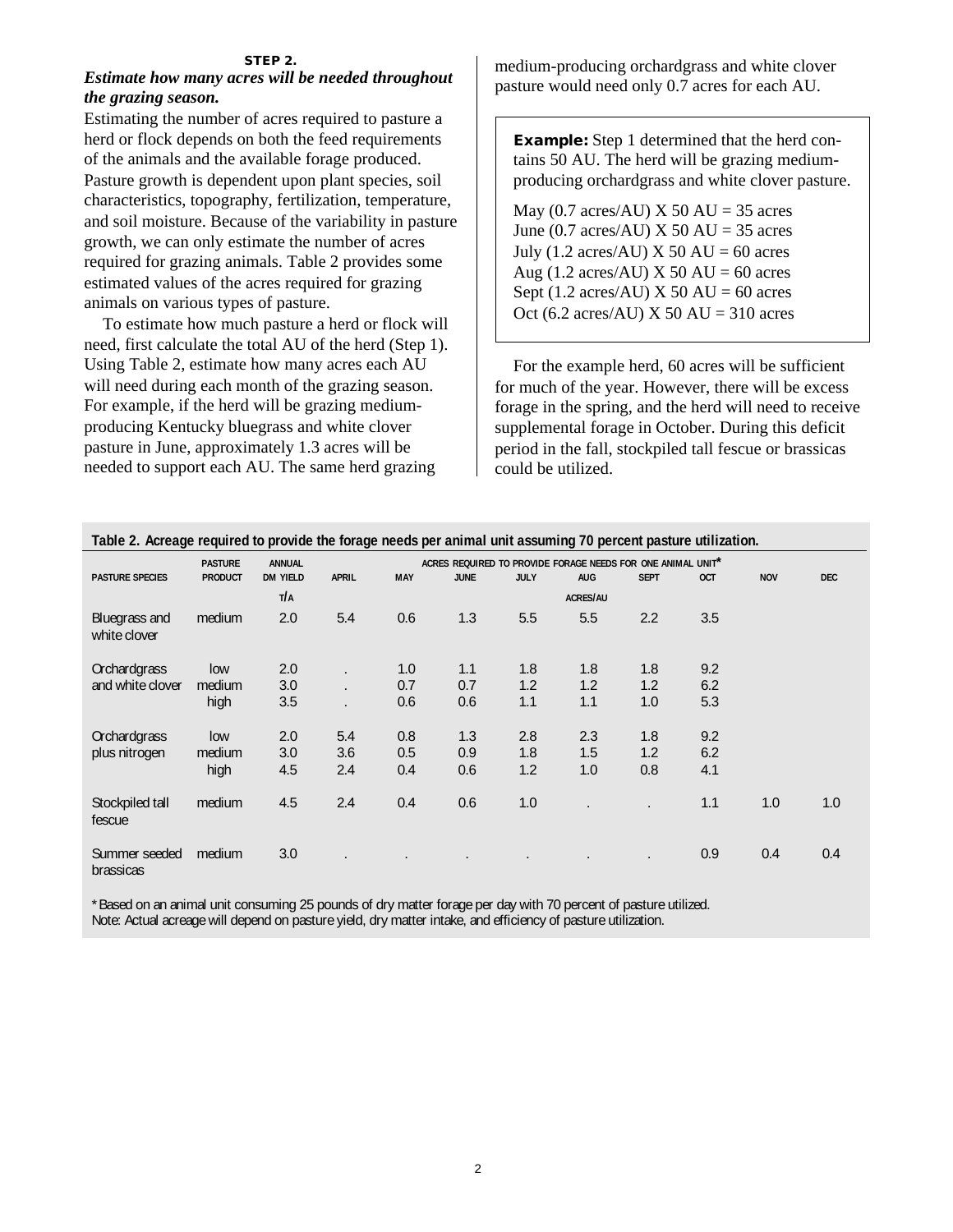#### **STEP 3.**

*Estimate how large each paddock should be.* Paddock size depends on the AU of the herd, the amount of available pasture at the beginning of grazing, and the desired grazing period. Available pasture is pasture present in a paddock at the start of grazing minus the amount present when the animals are removed from the paddock. Depending on plant density, typical Pennsylvania pastures have about 300 pounds of pasture for each inch of height. If a herd is turned into a paddock when the pasture is 7 inches tall and taken off when the pasture is 4 inches tall, approximately 900 to 1000 pounds of pasture are available. Table 3 provides some suggested paddock sizes (acres per AU) for rotational grazing.

| Table 3. Paddock sizes based on grazing period and |  |  |
|----------------------------------------------------|--|--|
| available pasture.                                 |  |  |

| <b>GRAZING</b><br>PERIOD,<br><b>DAYS</b> | % PASTURE<br>UTILIZATION <sup>*</sup> | 750   | 1500  |       |
|------------------------------------------|---------------------------------------|-------|-------|-------|
|                                          | 80                                    | 0.042 | 0.031 | 0.021 |
| $\mathfrak{D}$                           | 75                                    | 0.089 | 0.067 | 0.044 |
| 3                                        | 75                                    | 0.133 | 0.100 | 0.067 |
| $\overline{4}$                           | 70                                    | 0.190 | 0.143 | 0.095 |
| 5                                        | 65                                    | 0.256 | 0.192 | 0.128 |

\*These are estimates of the percentage of pasture actually consumed. Utilization is usually improved as grazing pressure is increased.

To calculate paddock size, multiply the suggested acres per AU by the AU in the herd.

**Example:** The herd will graze each paddock for 3 days when 1000 pounds of pasture are available.

0.1 acre/AU X 50 AU = 5 acres in each paddock

Use of temporary interior fences is recommended for flexibility.

#### **STEP 4.**

# *Estimate the number of paddocks needed.*

The number of paddocks needed for a rotational grazing system will depend on the number of days the animals graze in a paddock and the maximum summer rest period needed. Rest periods should be based on the growth rate of the pasture, which will vary with the season and weather conditions (Table 4).

| Table 4. Paddock rest periods for rotational grazing |  |
|------------------------------------------------------|--|
| systems.                                             |  |

| <b>SEASON</b> | <b>WEATHER</b><br><b>CONDITIONS</b> | <b>GROWTH</b><br><b>RATE</b> | <b>REST PERIOD</b> |
|---------------|-------------------------------------|------------------------------|--------------------|
| Spring        | Cool, moist                         | Fast                         | $10-14$ days       |
| Spring        | Warm, dry                           | Medium                       | 14-20 days         |
| Summer        | Hot, moist                          | Slow                         | 30-35 days         |
| Summer        | Hot, dry                            | Very slow                    | 40-60 days         |

Since growth rate is affected by soil productivity and fertility levels, even within a pasture system, rest periods will vary. The best way to manage this situation is to have a flexible rotational scheme, moving animals to those paddocks that have reached their optimum available pasture. Animals should be kept off a particular paddock until it reaches its desired optimum available pasture.

Spring management usually involves diverting some of the paddocks out of the rotation scheme and using the forage for hay or silage. This effectively shortens the rest period between grazings and improves utilization of rapid spring growth.

(Maximum days rest divided by number of days  $grazing) + 1 =$  paddock number

**Example:** The herd will graze each paddock for 3 days, and the maximum rest period between grazings will be 35 days.

(35 days rest divided by 3 days grazing)  $+ 1 = 13$ paddocks

Species and class of grazing animal may determine the grazing period. Since lactating dairy cows need consistent forage quality, the grazing period for them may be anywhere from .5 to 2 days. However, beef cows, brood ewes, and most other ruminants do not need consistent forage quality, so a grazing period of 3 or more days may suffice.